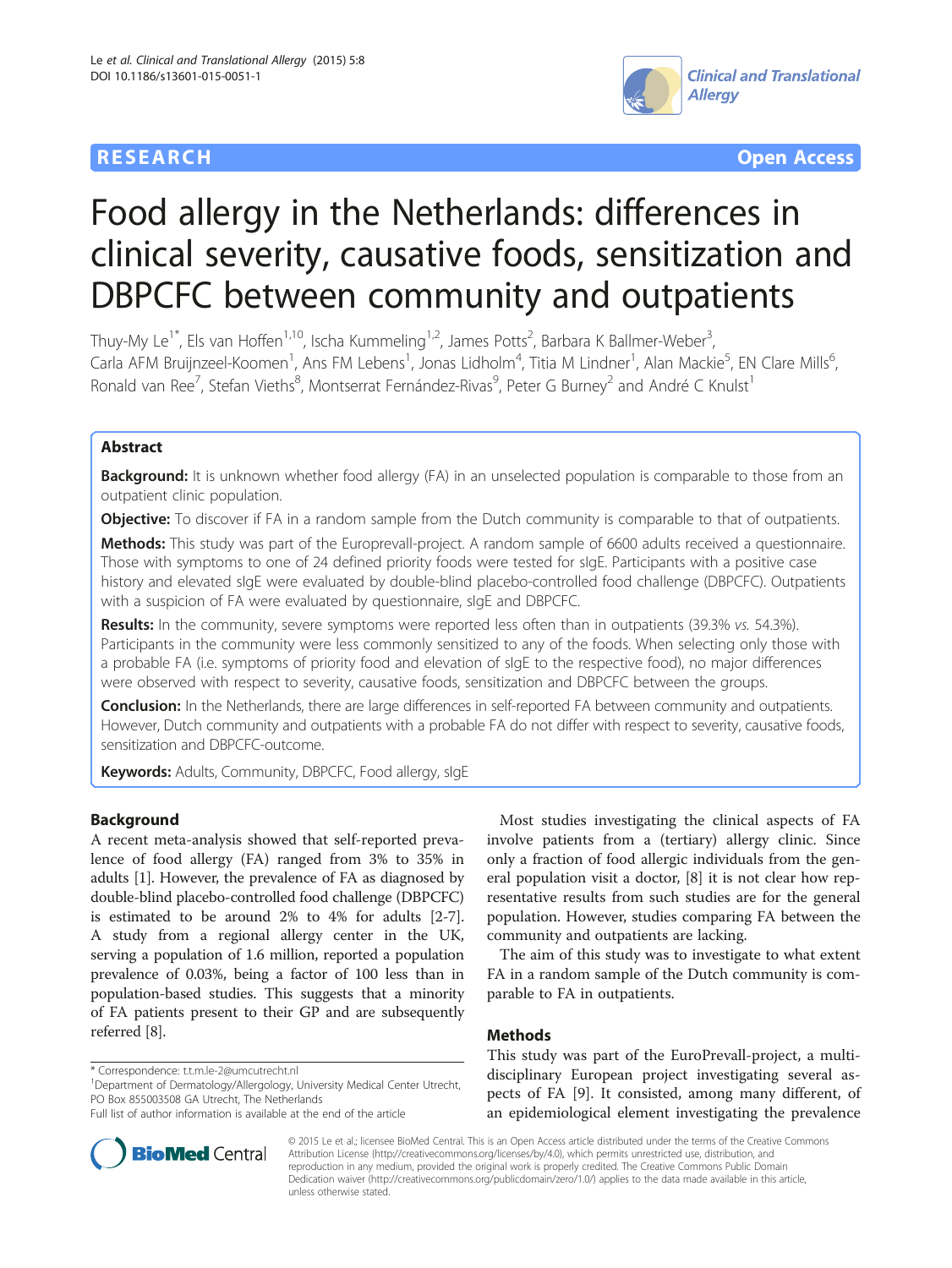of FA in the community and an outpatient clinical element. This study was approved by the local medical ethical committee (METC) of the University Medical Center Utrecht.

#### **Community**

The epidemiological study consisted of three stages and is described in detail elsewhere [[10\]](#page-7-0). In short, the study took place from October 2006 until March 2009. The 1st stage was a population-based study in which a short questionnaire to screen for FA was sent out to a random sample of 6600 adults aged 20–54 years living in the city of Utrecht, The Netherlands.

In the 2nd stage, all those who in the screening questionnaire reported to have experienced adverse reactions to one of the 24 preselected priority foods (hen's egg, cow's milk, peanut, soy, hazelnut, walnut, celery, kiwi, apple, peach, sesame, mustard, wheat, fish and shrimp, buckwheat, corn, carrot, tomato, melon, banana, lentils, sunflower, poppy seeds) were invited to come to the hospital for a detailed questionnaire and serum IgE testing .

In the 3rd stage, participants with self-reported symptoms and sIgE to at least one of the priority foods were called in for DBPCFC and a full clinical evaluation, identical to that of the outpatients (see below).

#### **Outpatients**

The outpatient study took place from January 2006 until June 2009. All adult patients (age 18 years and older) who were referred to our tertiary allergy centre with a suspected FA, were asked to participate in the EuroPrevall outpatient clinic study. Inclusion criteria were symptoms developing within 2 hours after ingestion of a food. Participating outpatients underwent a clinical evaluation comprising a thorough medical history using a standardized questionnaire, sIgE testing and DBPCFC.

### Clinical evaluation

All clinical information was collected following a standardized questionnaire which was specifically developed for the Europrevall-study. Symptoms were classified into mild (symptoms of the oral cavity), moderate (gastro-intestinal symptoms and symptoms of the skin and mucous membranes) and severe (respiratory or cardiovascular symptoms).

A probable FA was defined as symptoms within 2 hours and sIgE ≥0.35 kU<sub>A</sub>/L to a priority food. Although DBPCFC is the gold standard for diagnosis of FA, diagnosis of FA in majority of patients in clinical practice is based on medical history and sIgE. Therefore, in this study we chose a pragmatical approach using a suggestive history (i.e. symptoms <2 hours of ingestion) together with IgE sensitization to define a probable FA.

#### In vitro diagnosis

sIgE testing for all priority foods were performed in a single laboratory using the ImmunoCAP system and reagents from Phadia (Thermo Fisher Scientific, Uppsala, Sweden). sIgE values of  $\geq 0.35$  kU<sub>A</sub>/L were regarded as positive.

#### DBPCFC

All participants with symptoms to hen's egg, cow's milk, peanut, hazelnut, celery, apple, peach, fish or shrimp were asked to participate in DBPCFC. A detailed protocol of the EuroPrevall DBFCFC is described elsewhere [[11\]](#page-7-0). Briefly, active and placebo provocations were randomly performed on two different days with eight increasing doses. The single doses were administered at an interval of at least 20 minutes up to the top dose. The interval could be extended at the request of the patient, according to the case history of the patient, or in case of severe persisting subjective symptoms. Challenges were discontinued after the dose leading to the first objective allergic symptoms or ingestion of the whole meal. Objective symptoms considered for discontinuation of the provocation were blisters of the oral mucosa, skin symptoms such as flush, urticaria, angioedema, rhinitis, conjunctivitis, drop of blood pressure of at least 20 mmHg, drop of  $FEV1 > 12\%$  or  $PEF \ge 20\%$ , laryngeal oedema, diarrhoea, emesis or in case of severe persistent subjective symptoms lasting for more than 45 minutes such as severe itching of palms, soles, head or severe gastric/abdominal pain. If all DBPCFC doses were negative, patients underwent an open food challenge. Patients that had a reaction of any type and any duration on the active day and no reaction on the placebo were classified as reactors, patients that did not react on the active nor the placebo day were tolerant and patients that reacted on the placebo day were placebo responders.

#### **Statistics**

Chi-square tests and, where appropriate, Fisher's exact tests were used to test the differences in several clinical characteristics (i.e. gender, severity of symptoms, causative foods, atopic diseases, sensitization and DBPCFC outcome) between the community and outpatients. Differences in age and the number of causative foods between the two groups were calculated using Student's T-test and, where appropriate, Mann–Whitney U test. Statistical analysis was performed using SPSS version 20 (SPSS Inc., Chicago, Illinois, USA) for Windows.

## Results

### Study population

Of the screening questionnaires that were sent out to a random sample of 6600 adults, 3864 responded, of whom 967 (25.0%) reported adverse food reactions to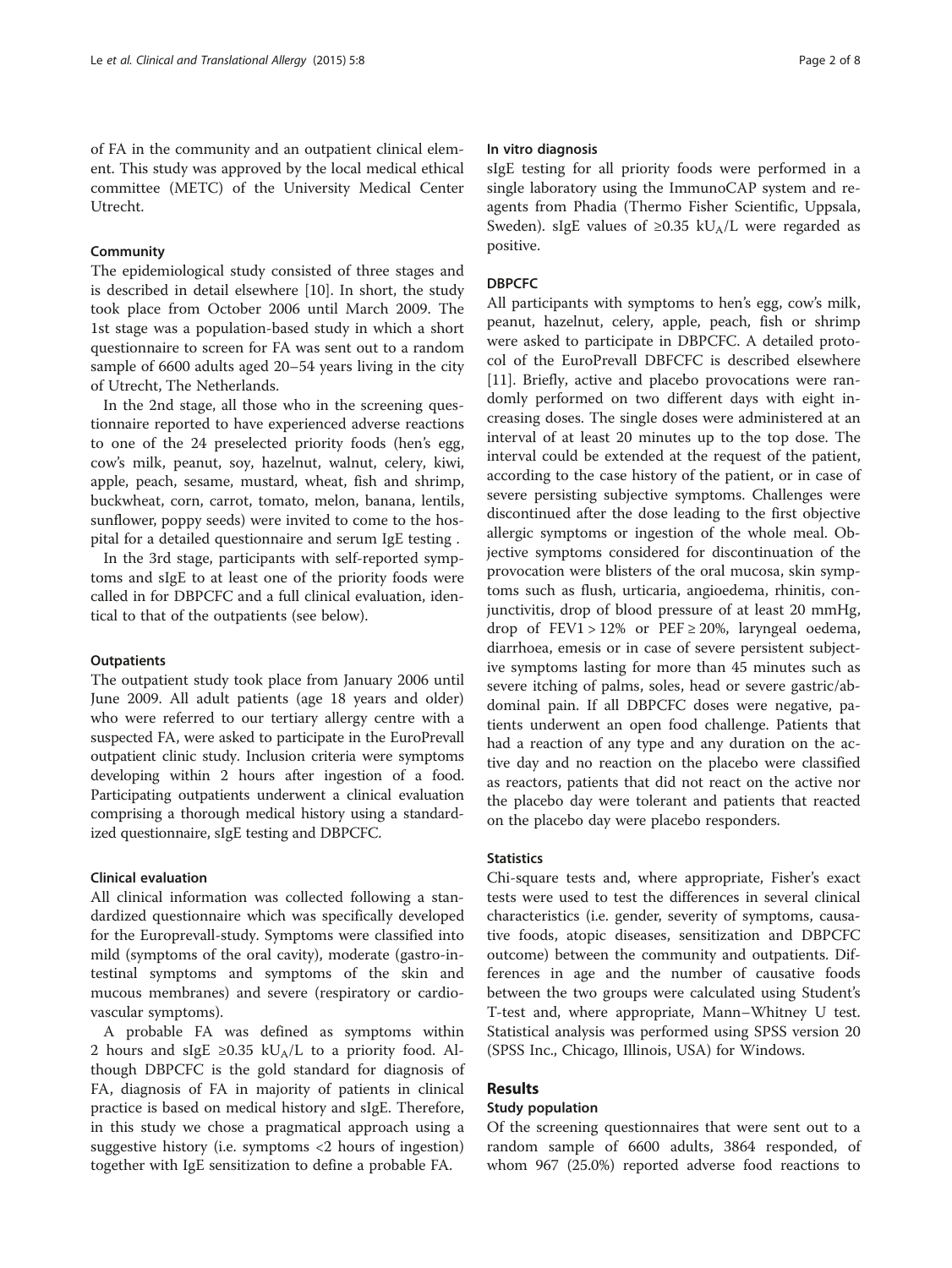any food and 416 (10.8%) to at least one priority food (Figure 1). 154 of these 416 (37.0%) were willing to come to our clinic for the second stage consisting of a detailed questionnaire and sIgE testing. In 37.7% (58/154) sIgE was positive for the respective food. Of these 58 cases, 46 entered the 3rd stage for a full clinical evaluation.

In the outpatient clinical part of the study, all outpatients that met the inclusion criteria agreed to participate in the study. In total, 133 outpatients that were referred to our allergy center were included during the study period. Symptoms to at least one priority food were reported by 127 outpatients, in 102 of which sIgE to the same food(s) was detected.

## Reported adverse food reactions to any food in the community

Adverse reactions to any food were reported by 25.0% of the responders in the community. Cow's milk (10.7%), nuts (9.5%), apple (9.4%) and fish (6.3%) were the most commonly reported causative foods. Mild symptoms (consisting of only oral allergy symptoms) were reported by 10.1%, moderate symptoms by 58.4% and severe symptoms by 21.4% of participants. In the group with moderate symptoms, gastro-intestinal symptoms dominated (60.2%).

Of the 967 participants reporting adverse reactions to any food, 416 reported symptoms to priority food and 551 reported symptoms to other foods. These two groups were compared and showed that the group with symptoms to priority food significantly more often reported oral allergy symptoms (51.5% vs. 24%), difficulty with swallowing (15.9% vs. 6.3%) and breathlessness (11.3% vs. 6.8%). In the group with symptoms other than priority food gastro-intestinal symptoms dominated and was significantly higher than in the priority food group (47.7% vs. 38.6%). Furthermore, the group without symptoms of priority food significantly more often reported that the symptoms to the culprit food took place once only (26.8%).

## Reported adverse reactions to priority foods in community and outpatients

Of the participants reporting adverse reactions to any food  $(n = 967)$ , 43.0% reported symptoms to at least one of the priority foods. Walnut, apple, cow's milk, hazelnut and kiwi were the most commonly reported priority foods in the community (Table [1,](#page-3-0) 2nd stage). The frequency of severe symptoms rose from 21.4% in the 1st stage to 39.3% in the 2nd stage in participants from the community. Remarkably, only a small percentage of participants from the community who reported symptoms to priority foods also had a positive sIgE for the respective food (Figure [2](#page-4-0)).

When comparing the community to outpatients, using reported symptoms to priority food as selection in both groups, it appeared that severe symptoms were significantly more common in outpatients (54.3% vs. 39.3%,  $p = 0.008$ ). The frequency in which the different priority foods were reported, differed significantly for some foods: in the community the frequency of allergy to cow's milk, fish and shrimp was significantly higher, whereas outpatients reported symptoms to peanut,

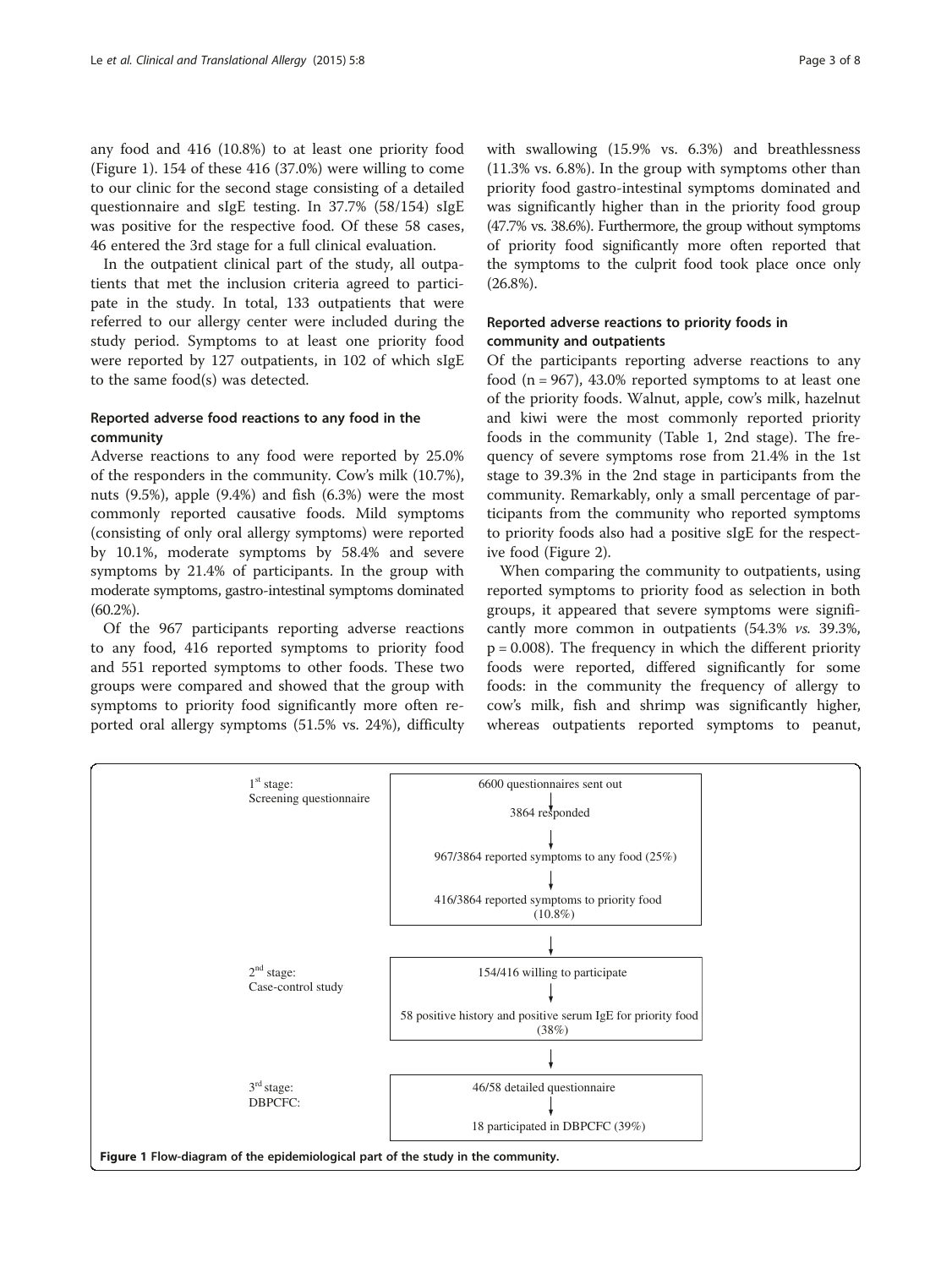|                                                      | 1st stage (possible FA<br>to any food) <sup>  </sup> | $food)^*$                  | 2nd stage (possible FA to priority  |            | 3rd stage: (probable FA to priority<br>food) <sup>§</sup> |                                     |            |  |  |
|------------------------------------------------------|------------------------------------------------------|----------------------------|-------------------------------------|------------|-----------------------------------------------------------|-------------------------------------|------------|--|--|
|                                                      | Community<br>$(n = 967) %$                           | Community<br>$(n = 154)$ % | <b>Outpatients</b><br>$(n = 127) %$ |            | p-value Community<br>$(n = 46) %$                         | <b>Outpatients</b><br>$(n = 102) %$ | p-value    |  |  |
| Male gender                                          | 32.0                                                 | 31.2                       | 35.4                                | 0.52       | 30.4                                                      | 38.2                                | 0.36       |  |  |
| Age (mean $\pm$ SD)                                  | 34.7 (±9.3)                                          | 34.1 $(\pm 9.2)$           | 32.2 $(\pm 12.3)$                   | 0.16       | 35.3                                                      | 30.4                                | $0.01*$    |  |  |
| Number of foods causing<br>symptoms (median (range)) |                                                      | $4(1-17)$                  | $5(1-18)$                           | 0.40       | $6(1-14)$                                                 | $6(1-18)$                           | 0.96       |  |  |
| Symptom <sup>1</sup> :                               |                                                      |                            |                                     |            |                                                           |                                     |            |  |  |
| -mild                                                | 10.1                                                 | 14.0                       | 26.0                                | $0.01*$    | 26.1                                                      | 21.0                                | 0.50       |  |  |
| -moderate                                            | 58.4                                                 | 46.7                       | 19.7                                | $< 0.001*$ | 28.3                                                      | 19.0                                | 0.21       |  |  |
| -severe                                              | 21.4                                                 | 39.3                       | 54.3                                | $0.008*$   | 45.7                                                      | 60.0                                | 0.11       |  |  |
| Atopy:                                               |                                                      |                            |                                     |            |                                                           |                                     |            |  |  |
| -pollen allergy                                      |                                                      | 70.8                       | 94.5                                | $< 0.001*$ | 97.8                                                      | 94.1                                | 0.44       |  |  |
| -dermatitis                                          |                                                      | 36.4                       | 33.3                                | 0.61       | 25.6                                                      | 37.8                                | 0.18       |  |  |
| Symptoms of plant food                               |                                                      |                            |                                     |            |                                                           |                                     |            |  |  |
| -Hazelnut                                            | 2.4                                                  | 31.2                       | 32.3                                | 0.84       | 71.7                                                      | 37.3                                | $< 0.001*$ |  |  |
| -Peanut                                              | 2.7                                                  | 16.2                       | 32.3                                | $0.002*$   | 18.6                                                      | 34.3                                | $0.04*$    |  |  |
| -Walnut                                              | 2.5                                                  | 36.4                       | 36.2                                | 0.98       | 52.2                                                      | 41.2                                | 0.21       |  |  |
| -Apple                                               | 9.4                                                  | 33.1                       | 53.5                                | $0.001*$   | 82.6                                                      | 57.8                                | $0.003*$   |  |  |
| -Peach                                               | 1.0                                                  | 18.8                       | 29.1                                | $0.04*$    | 50.0                                                      | 34.3                                | 0.07       |  |  |
| -Kiwi                                                | 4.8                                                  | 29.2                       | 43.3                                | $0.01*$    | 34.8                                                      | 40.2                                | 0.53       |  |  |
| -Melon                                               | 1.2                                                  | 14.9                       | 15.0                                | 1.00       | 21.7                                                      | 16.7                                | 0.46       |  |  |
| -Banana                                              | 1.4                                                  | 11.0                       | 17.3                                | 0.17       | 17.4                                                      | 18.6                                | 0.86       |  |  |
| -Tomato                                              | 2.8                                                  | 13.0                       | 17.3                                | 0.31       | 13.0                                                      | 18.6                                | 0.40       |  |  |
| -Carrot                                              | $1.8\,$                                              | 8.4                        | 11.8                                | 0.42       | 19.6                                                      | 14.7                                | 0.46       |  |  |
| Symptoms of animal food                              |                                                      |                            |                                     |            |                                                           |                                     |            |  |  |
| -Cow's milk                                          | 10.7                                                 | 31.8                       | 8.7                                 | $< 0.001*$ | 4.3                                                       | 6.9                                 | 0.72       |  |  |
| -Hen's egg                                           | 2.4                                                  | 7.8                        | 8.7                                 | 0.79       | 2.2                                                       | 8.8                                 | 0.17       |  |  |
| -Fish                                                | 6.3                                                  | 18.2                       | 5.5                                 | $0.001*$   | 6.5                                                       | 5.9                                 | 1.00       |  |  |
| -Shrimp                                              | 3.7                                                  | 20.8                       | 10.2                                | $0.02*$    | 8.7                                                       | 10.8                                | 0.78       |  |  |

#### <span id="page-3-0"></span>Table 1 Patient characteristics of the three different stages

FA = food allergy.

<sub>.</sub><br>¦mild = oral allergy symptoms, moderate = gastro-intestinal symptoms or symptoms of the skin and mucous membranes, severe = respiratory or cardiovascular symptoms <sup>II</sup>reported adverse food reaction to any food.

‡ positive history for priority food.

<sup>§</sup>positive history and serum IgE for priority food.

 $*$ p-value < 0.05.

apple, peach and kiwi at a significantly higher frequency (Table 1, 2nd stage). Outpatients had significantly more clinically relevant sIgE sensitisation compared to the community for all foods, except for hazelnut and apple, where no difference was seen between both groups (Figure [2](#page-4-0)).

In summary, causative foods, severity and relevant food sensitization differed between the community and outpatients when only selecting on self-reported symptoms to priority foods.

#### Probable FA in community and outpatients

Of the participants from the community that reported symptoms to a priority food, 58/154 (37.7%) also had a

positive sIgE for that food. These participants were considered to have a probable FA. When comparing the community participants and outpatients, using symptoms and sIgE to priority food as selection in both groups (i.e. probable FA), the differences in causative foods as seen in the 2nd stage disappeared largely. Only hazelnut and apple were significantly more frequently reported as a causative food in the community, whereas peanut was more commonly reported in outpatients (Table 1). In contrast to the 2nd stage, no differences were seen in the severity of symptoms between the community and outpatients (Table 1). Whereas in the 2nd stage major differences were observed between the two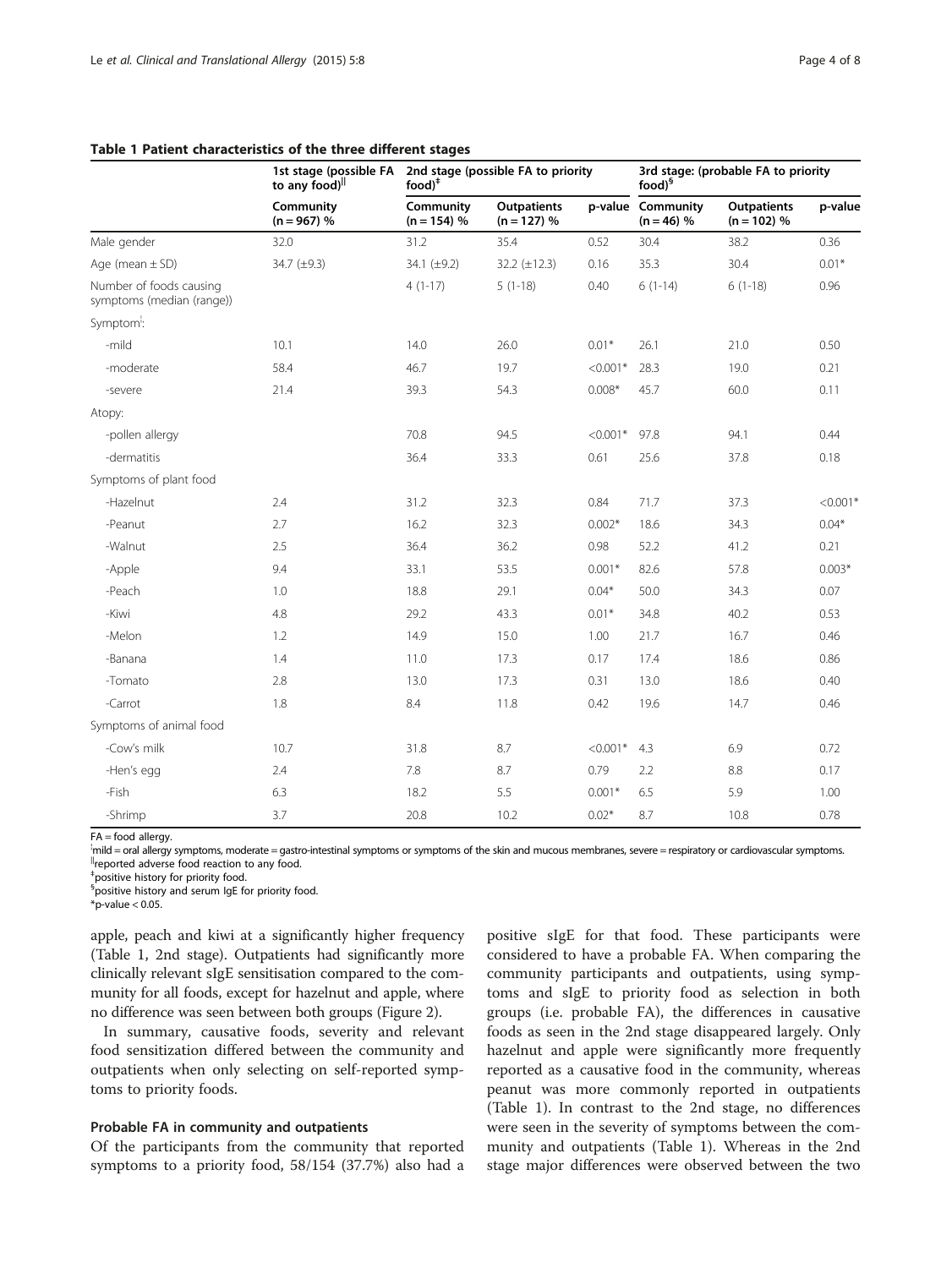<span id="page-4-0"></span>

groups in sensitization to most priority foods, these differences disappeared largely when selecting on FA (Figure 2). Table [2](#page-5-0) shows the clinical characteristics in more detail for the main foods. The majority with a probable food allergy were birch pollen sensitized, had symptoms within a few minutes after ingestion of the culprit food and oral allergy symptoms was the most common symptom. A probable cow's milk en hen's egg allergy was rare in our adult population. In those with a cow's milk and hen's egg allergy anaphylaxis was relatively frequent (25%).

In total 18 participants from the community and 30 outpatients underwent DBPCFC. There were no significant differences in the severity of symptoms for the individual foods between those who agreed to participate in DBPCFC and those who declined  $(p > 0.05,$  data not shown). The percentage of positive DPBCFC did not differ between community and outpatients (77.8% vs. 63.3%,  $p = 0.47$ ). Of the patients with a positive DBPCFC, 35.7% of the community and 31.6% of outpatients ( $p = 0.80$ ) had objective signs. In both groups, the percentage of placebo reactors was high: 16.7% in the community and 20% in the outpatients. All placebo reactors reported subjective symptoms and not objective signs on placebo day. The outcome of the challenges per food are shown in Table [3.](#page-6-0)

In conclusion, when focusing on a probable FA, no difference could be demonstrated between the community participants and the outpatients with regard to severity, causative foods, relevant food sensitization and DBPCFC-outcome.

#### **Discussion**

Since most studies investigating FA use outpatients as a study population, the question arises whether such study

results are applicable to food allergic persons in the community.

To our knowledge this is the first study to compare FA in the community and outpatients. In this study we found that, when focusing on self-reported symptoms to priority foods, there are large differences in causative foods, severity and relevant food sensitization between community and outpatients. However, when selecting those with a probable FA, as defined by reported symptoms to priority food together with a positive sIgE to the respective food, it became evident that the differences in the community and outpatients disappeared. This indicates that patients with a probable FA seen in a tertiary outpatient allergy center are not different from those with a probable FA in the community.

Previous population based studies showed that the prevalence of self-reported FA to any food varied from 3% to as high as 35%, whereas the prevalence of true FA is estimated to be 2-4% [[1-7,12-14](#page-7-0)]. In our study we confirmed for the Dutch population the discrepancy between the prevalence of self-reported adverse food reactions (10.8%), a FA as defined by a suggestive history and supported by sIgE (4.1%) and a FA confirmed by DBPCFC (3.2%).

Since non-response bias could play a role in the community survey, we performed a non-response analysis. The response rate in the 1st stage of the community survey was 61%. We calculated the cumulative prevalence of adverse food reaction at the time of response to extrapolate the prevalence to non-responders [[15\]](#page-7-0). This showed that the cumulative prevalence of adverse food reaction stabilized after a response rate of 40%, indicating that non-response bias does not play a major role in the 1st stage of the study. For the 2nd stage, we compared age, gender, doctor-diagnosed FA and the symptoms between responders and non-responders. Only the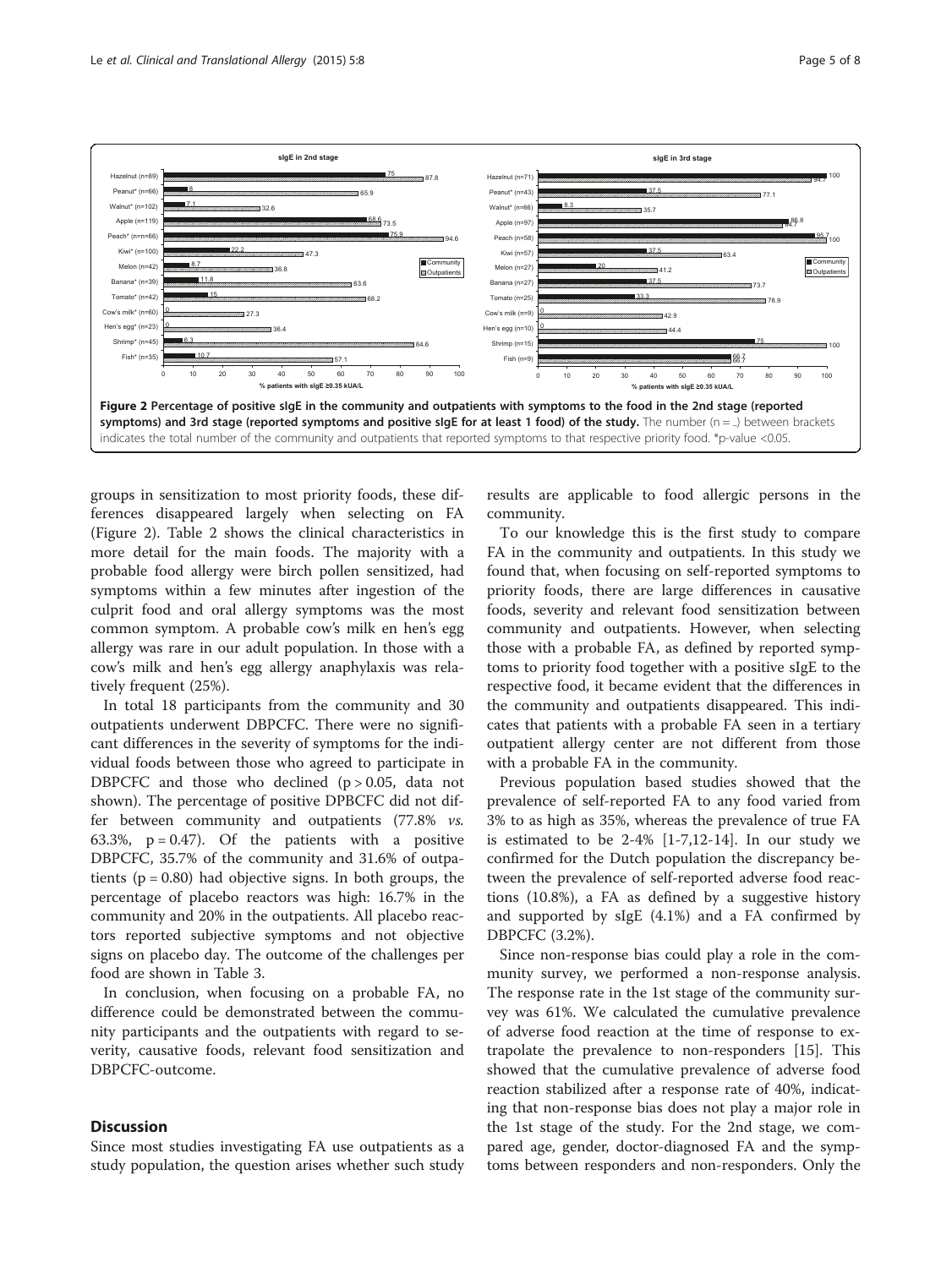|            | Community     |         |                 |                |             |                |                            |              |                   |                      |                | <b>Outpatients</b>          |                        |    |            |                |      |           |                |                          |              |                      |                         |                                 |                               |                      |
|------------|---------------|---------|-----------------|----------------|-------------|----------------|----------------------------|--------------|-------------------|----------------------|----------------|-----------------------------|------------------------|----|------------|----------------|------|-----------|----------------|--------------------------|--------------|----------------------|-------------------------|---------------------------------|-------------------------------|----------------------|
|            | Symptoms      |         |                 |                |             |                |                            |              |                   | <b>Time interval</b> |                | sigE<br>food                | <b>Birch</b><br>$lgE*$ |    |            | Symptoms       |      |           |                |                          |              | <b>Time interval</b> |                         |                                 | slgE<br>food                  | <b>Birch</b><br>lgE* |
|            | N             | OAS (%) | skin Gl<br>(% ) | (%)            | (%)         | (%)            | Resp Cardio Anaph<br>(9/6) | $<$ 5<br>min | $5-$<br>30<br>min | $30-$<br>120<br>min  | ><br>2<br>hrs  | Median<br>(Range)           | (%)                    | N  | OAS<br>(%) | skin Gl<br>(%) | (%)  | (%)       | (%)            | Resp Cardio Anaph<br>(%) | $<$ 5<br>min | -5<br>30             | $30-$<br>120<br>min min | $\geq$<br>$\overline{2}$<br>hrs | Median<br>(range)             | (%)                  |
| Hazelnut   |               | 33 90.9 | 27.3            | 6.1            | 42.4        | $\overline{0}$ | $\Omega$                   | 84.8         | 9.4               | 6.3                  | $\Omega$       | 12.5<br>$(0.47 -$<br>74.99) | 72.7                   | 36 | 97.2       | 27.8           | 27.8 | 47.2      | 2.8            | 5.6                      | 86.1         | 13.9 0               |                         | $\Omega$                        | 23.37<br>$(0.65 -$<br>196.54) | 97.2                 |
| Peanut     | 3             | 66.7    | 33.3            | 33.3 33.3      |             | $\overline{0}$ | $\circ$                    | 50           | 50                | $\mathbf{0}$         | $\Omega$       | 2.63<br>$(0.60 -$<br>5.58   | 100                    | 27 | 88.9       | 59.3           | 29.6 | 48.1      | $\overline{0}$ | $\mathbf{0}$             |              | 77.8 22.2 0          |                         | $\circ$                         | 2.21<br>$(0.35 -$<br>321.78)  | 85.2                 |
| Walnut     | $\mathcal{P}$ | 100     | 50              | 50             | 50          | $\mathbf{0}$   | $\mathbf{0}$               | 100 0        |                   | $\mathbf{0}$         | $\overline{0}$ | 1.04<br>$(0.51 -$<br>1.58)  | 100                    |    | 15 93.3    | 60             | 20   | 26.7      | 6.7            | 6.7                      | 93.3 0       |                      | 6.7                     | $\circ$                         | 5.53<br>$(0.36 -$<br>27.56    | 93.3                 |
| Apple      |               | 33 97   |                 | 24.2 21.2 24.2 |             | $\mathbf 0$    | $\mathbf{0}$               |              | 75.8 21.2 3       |                      | $\overline{0}$ | 1.49<br>$(0.37 -$<br>21.18) | 69.7                   | 51 | 100        | 28             | 16   | 30        | $\circ$        | $\mathbf{0}$             | 77.6         | $22.4 \quad 0$       |                         | $\Omega$                        | 2.03<br>$(0.42 -$<br>31.19)   | 100                  |
| Peach      |               | 22 95.5 | 31.8            |                | 13.6 27.3 0 |                | $\circ$                    | 77.3         | 18.2 4.5          |                      | $\Omega$       | 2.00<br>$(0.53 -$<br>12.91) | 72.7                   |    | 36 97.1    | 31.4           | 17.1 | 37.1      | $\overline{0}$ | $\mathbf{0}$             | 77.1         | $22.9$ 0             |                         | $\circ$                         | 3.79<br>$(0.59 -$<br>44.56)   | 100                  |
| Kiwi       | 6             | 100     | 33.3            | 16.7           | 16.7        | $\overline{0}$ | $\circ$                    | 1000         |                   | $\mathbf{0}$         | $\Omega$       | 1.07<br>$(0.40 -$<br>11.21) | 83.3                   | 26 |            | 96.2 19.2      |      | 19.2 26.9 | $\overline{0}$ | $\mathbf{0}$             | 80           | 20                   | $\overline{0}$          | $\circ$                         | 1.67<br>$(0.35 -$<br>152.57)  | 88.5                 |
| Cow's milk | $\Omega$      |         |                 |                |             |                |                            |              |                   |                      |                |                             |                        | 4  | 50         | 50             | 50   | 25        | 25             | 25                       | 50           | 25                   | $\overline{0}$          | $\circ$                         | 10.05<br>$(0.43 -$<br>34.12   | 50                   |
| Hen's egg  | $\Omega$      |         |                 |                |             |                |                            |              |                   |                      |                |                             |                        |    | 75         | 50             | 50   | 25        | $\circ$        | 25                       | 25           | 50                   | 25                      | $\circ$                         | 1.68<br>$(0.40 -$<br>3.04)    | 75                   |

<span id="page-5-0"></span>

|  |  |  | Table 2 Clinical characteristerics per food in patients with a probable food allergy (i.e. symptoms and specific IgE) |
|--|--|--|-----------------------------------------------------------------------------------------------------------------------|
|--|--|--|-----------------------------------------------------------------------------------------------------------------------|

OAS = oral allergy symptoms, GI = gastro-intestinal, Resp = respiratory, cardio = cardiovascular, anaph = anaphylaxis. \*Birch sIgE = sIgE birch ≥0.35.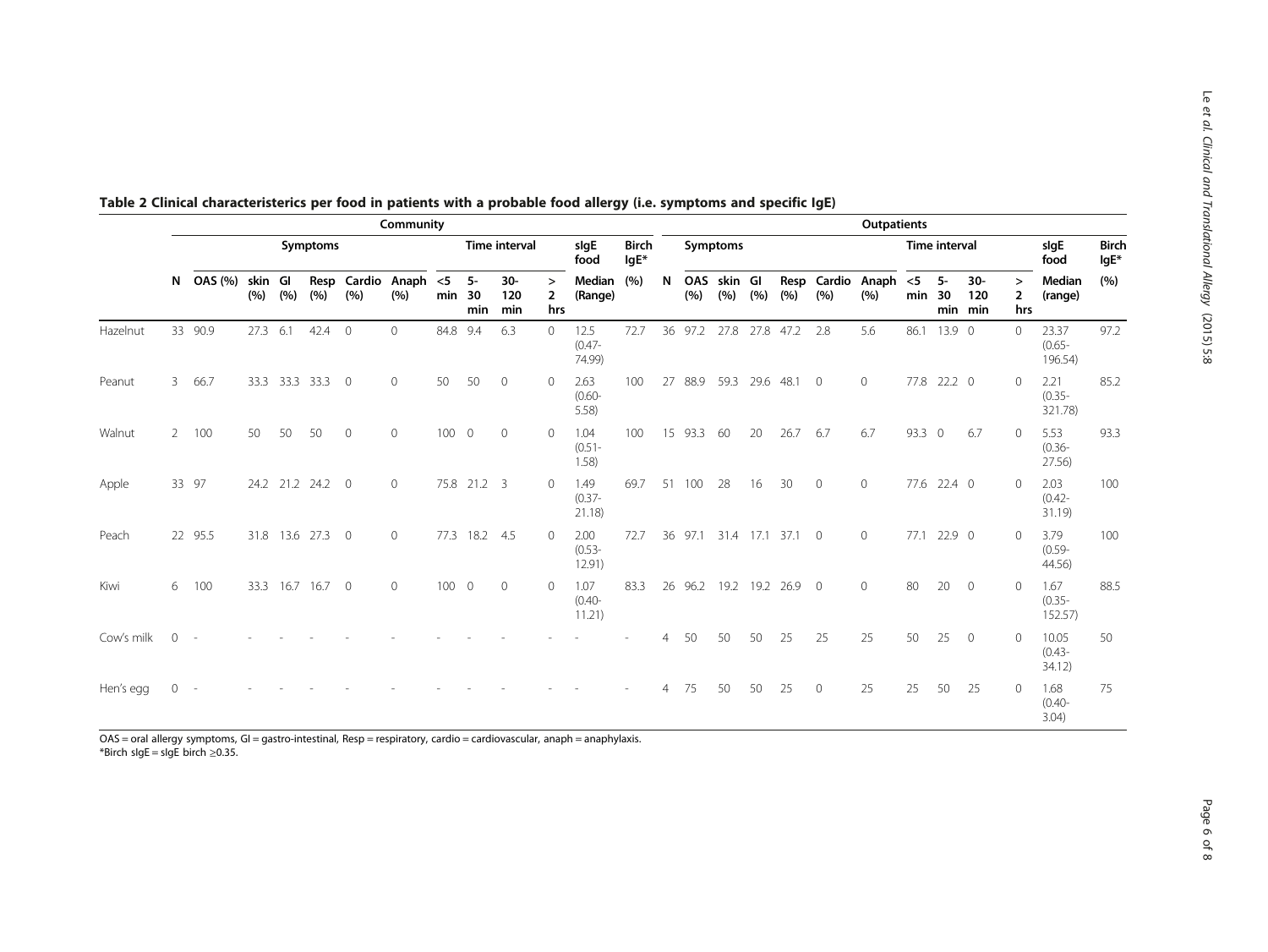|               |              | Community                        |                                         |                           |                            |                                | <b>Outpatients</b> |                                         |                                         |                           |                            |                                |  |  |  |  |
|---------------|--------------|----------------------------------|-----------------------------------------|---------------------------|----------------------------|--------------------------------|--------------------|-----------------------------------------|-----------------------------------------|---------------------------|----------------------------|--------------------------------|--|--|--|--|
|               | N            | Positive<br><b>DBPCFC</b><br>(%) | <b>Negative</b><br><b>DBPCFC</b><br>(%) | Placebo<br>reactor<br>(%) | Objective<br>signs $*(\%)$ | Subjective<br>symptoms*<br>(%) | N                  | <b>Positive</b><br><b>DBPCFC</b><br>(%) | <b>Negative</b><br><b>DBPCFC</b><br>(%) | Placebo<br>reactor<br>(%) | Objective<br>signs $*(\%)$ | Subjective<br>symptoms*<br>(%) |  |  |  |  |
| Hazelnut 9    |              | 77.8                             | 11.1                                    | 11.1                      | 42.9                       | 100                            | 10 <sup>°</sup>    | 60                                      | 20                                      | 20                        | 50                         | 100                            |  |  |  |  |
| Peanut        |              | 100                              | $\mathbf{0}$                            | $\mathbf 0$               | 0                          | 100                            | 9                  | 66.7                                    | 22.2                                    | 11.1                      | 50                         | 100                            |  |  |  |  |
| Apple         | 5            | 60                               | $\mathbf{0}$                            | 40                        | 33.3                       | 66.7                           | 8                  | 50                                      | 12.5                                    | 37.5                      | $\mathbf{0}$               | 100                            |  |  |  |  |
| Peach         | $\mathbf{2}$ | 100                              |                                         | $\mathbf 0$               | 0                          | 100                            |                    | 100                                     | $\mathbf{0}$                            | 0                         | $\mathbf{0}$               | 100                            |  |  |  |  |
| Celery        |              | 100                              | 0                                       | $\mathbf 0$               | 100                        | 100                            | $\circ$            | $\sim$                                  | ۰.                                      | $\overline{\phantom{a}}$  | $\overline{\phantom{a}}$   | $\overline{\phantom{a}}$       |  |  |  |  |
| Cow's<br>milk | $0 -$        |                                  |                                         |                           |                            | $\overline{\phantom{a}}$       |                    | 100                                     | $\mathbf{0}$                            | 0                         | $\mathbf{0}$               | 100                            |  |  |  |  |
| Hen's<br>egg  | $0 -$        |                                  |                                         |                           |                            | $\overline{\phantom{a}}$       |                    | 100                                     | 0                                       | 0                         | $\mathbf{0}$               | 100                            |  |  |  |  |

<span id="page-6-0"></span>Table 3 Double-blind placebo-controlled food challenge (DBPCFC) in community and outpatients

\* This is calculated as a percentage from those with a positive DBPCFC.

frequency of oral allergy symptoms differed, being higher in the responders  $(61\% vs 49\%, p = 0.02)$ , which could indicate that responders from the 2nd stage of the study were more likely to have a probable food allergy compared to non-responders. This would mean that the differences found between community and outpatients in the 2nd stage would even be larger. For the 3rd stage, no differences were seen between responders and nonresponders with regard to age, sex and symptoms (data not shown).

Although the response rate was low, the profile of responders and non-responders were largely similar, and therefore it is thought that a possible non-response bias would not play a major role. Low response rates are not unusual in population based studies investigating the prevalence of food allergy [\[3,5](#page-7-0)].

The gold standard for the diagnosis of FA is DBPCFC [[16\]](#page-7-0). However, DBPCFC is time-consuming, expensive, subjects patients to potential severe allergic reactions, requires the need for well equipped facilities and may not be able to reproduce the conditions that occurred when the reported allergic reaction took place [\[17,18](#page-7-0)]. Due to these practical problems, in normal clinical settings FA is often diagnosed by a thorough medical history and a test for sensitization [[17,19\]](#page-7-0). In our study, medical history and sIgE was used to define a probable FA since this could be performed in all participants and outpatients. Certain participants in the community and outpatient studies agreed to undergo DBPCFC and, whilst a relatively small sample, no differences were seen in the rates of either positive DBPCFC (78% and 64%, respectively) or the objective signs between the two groups. These data indicate that the clinical characteristics of individuals with a probable FA in this population were similar between the two populations and that the estimates of prevalence relying only on clinical history and sIgE will over-estimate rates of confirmed food allergy by around 22-37%. A low participation rate in

DBPCFC is also reported in other studies [\[5](#page-7-0),[7](#page-7-0)]. The main reason for refusal to participate in DBPCFC in our patients was the lack of time.

In general, it might be expected that the frequency of severe FA in outpatients referred to a tertiary allergy center is higher compared to the community. In this study we observed no significant difference in the frequency of severe symptoms between both groups. Of the participants with a probable FA in the community, 40.4% had never sought medical care for their symptoms to food and of these, 46.4% had severe symptoms upon ingestion of the causative food (data not shown). Thus, severe symptoms are not always a trigger for FA-patients to seek medical care.

#### Conclusions

In the Netherlands, there are large differences in selfreported FA between community and outpatients. However, Dutch community and outpatients with a probable FA do not differ with respect to severity, causative foods, sensitization and DBPCFC-outcome.

#### Abbreviations

DBPCFC: Double-blind placebo-controlled food challenge; FA: Food allergy; OR: Odds ratio.

#### Competing interests

Prof. Dr. S. Vieths reports personal fees from Food Allergy Resource and Research Program, Lincoln, NE USA, personal fees from Medical University of Vienna, Austria, grants from Monsanto Company, personal fees from American Academy of Asthma, Allergy and Immunology, personal fees from Deutsche Dermatologische Gesellschaft, personal fees from Spanish Society of Allergy and Clinical Immunology, personal fees from Westdeutsche Arbeitsgemeinschaft für pädiatrische Pneumologie und Allergologie e.V., Köln, Germany, personal fees from Gesellschaft für pädiatrische Allergologie und Umweltmedizin, personal fees from Ärzteverband Deutscher Allergologen, personal fees from Schattauer Allergologie Handbuch, personal fees from Elsevier Nahrungsmittelallergien und Intoleranzen, non-financial support from German Research Foundation, non-financial support from Federal Institute for Risk Assessment, non-financial support from Austrian Society for Allergology and Immunology, non-financial support from European Directorate for the Quality of Medicines and Health Care, non-financial support from European Academy of Allergy and Clinical Immunology , non-financial support from World